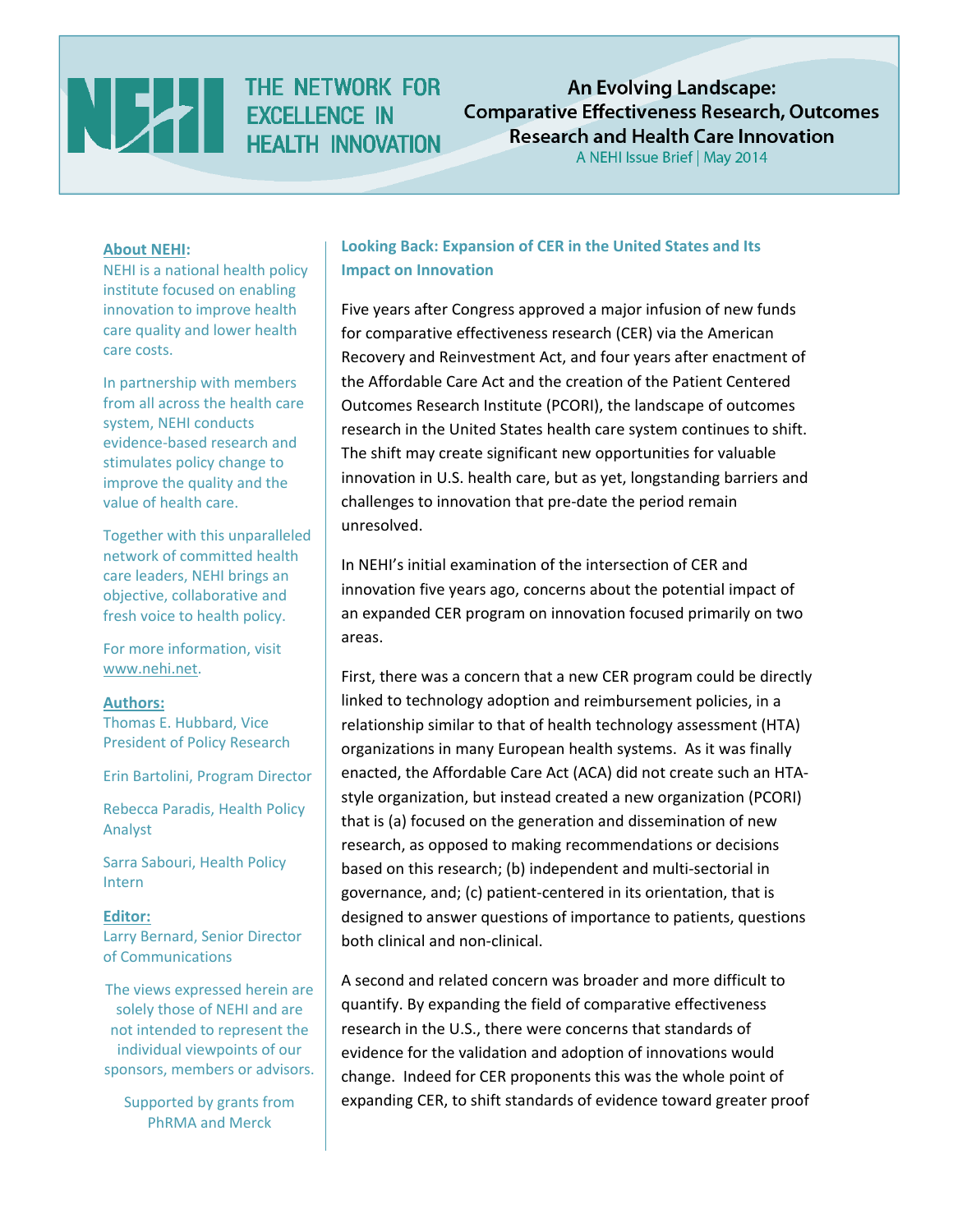of value – a fundamental theme of the movement in U.S. health care toward value‐based decision‐making and value‐based payment.

Changes in standards of evidence pose a unique challenge to innovator biomedical companies. Companies face long lead times for development of products and when standards of evidence change while development and approval is still in process unanticipated delays and costs may ensue. "Downstream" changes in standards, such as changes in the standards of regulators or even the standards of payers and providers further downstream, can create uncertainty that will slow or freeze up further development and research of new products.

At this juncture, more downstream changes may be in the offing. This may create more uncertainty and more risk for innovation, but these changes could yield real benefit to innovation as well. The objective of this NEHI Issue Brief is to outline the nature of these changes and the potential implications, positive and negative, for valuable innovation in U.S. health care.

The upside potential essentially is this: The confluence of rapidly accumulating patient data available for research (in electronic health records, patient data registries, clinical trial datasets and in other forms), and of continued work in innovative, non‐traditional methods of statistical analysis, hold the promise for faster research that can yield findings at smaller population levels (if not at the patient‐specific level) and at higher levels of statistical confidence. For innovators, the promise is one of quicker, more accurate findings of clinical effectiveness that will reveal more valid measures of value for innovations such as new drugs, devices, and procedures.

At least three inter-related dynamics are helping to drive research and application of new findings: the rise of risk‐bearing physicians and providers who represent an audience for findings of comparative effectiveness and of outcomes data more generally; expanded support for comparative effectiveness research in both the public and private sectors (albeit within limits such as those noted above); and the continued development of robust infrastructure for capturing and evaluating electronic health information. Each of these three dynamics is evidenced in the case examples presented below.

While these trends may promise a generation of research that produces findings more precisely targeted to individual patient needs, they do portend continued shifts in standards of evidence for the validation and adoption of innovation – and therein lies a risk. Whether changes in standards yield the best possible results for patients will depend on whether standards are developed and applied consistently and in a timely manner, and whether resulting processes to evaluate innovations keep pace with changes in science and technology.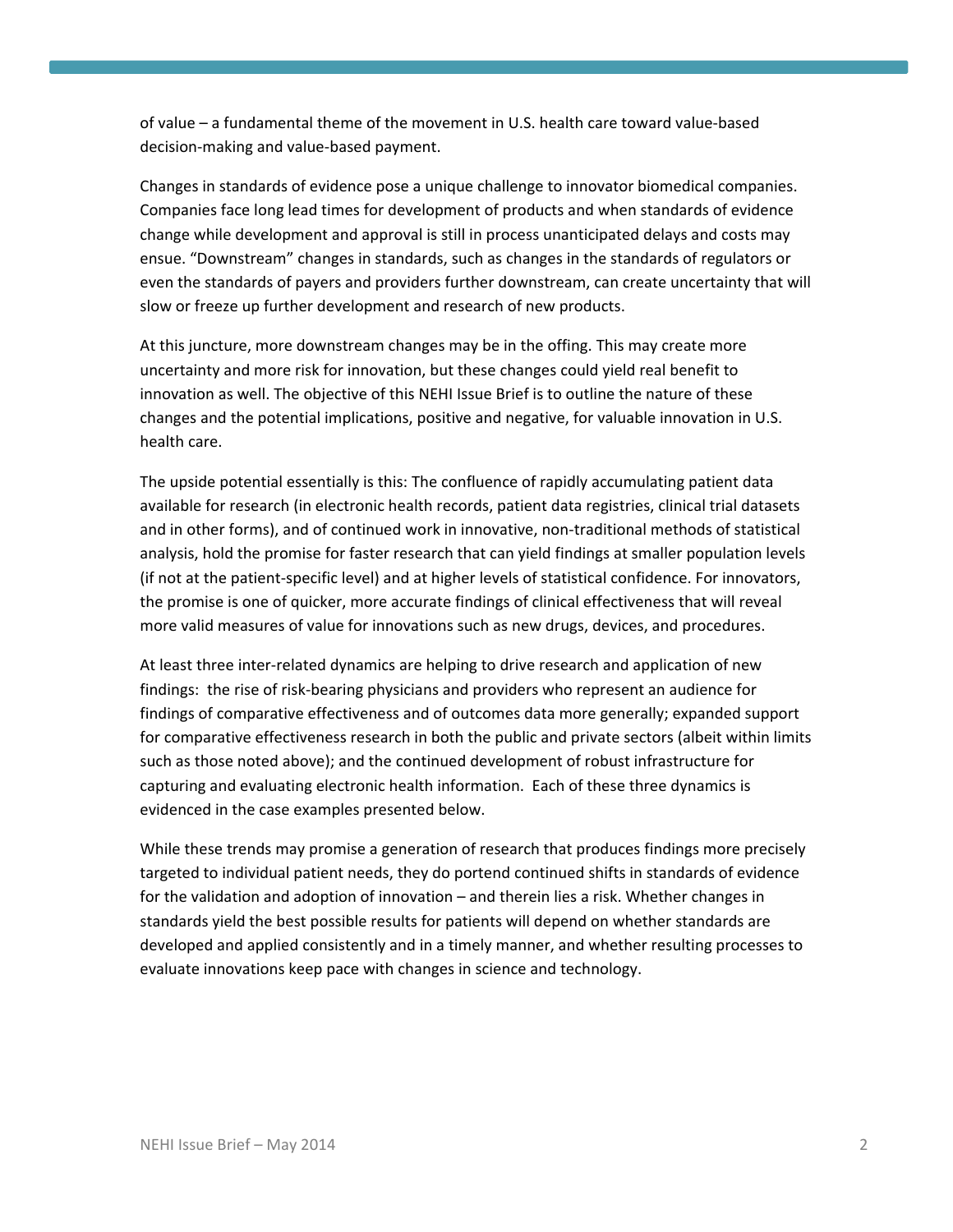## **PCORI at Year Four: Broad Mandate, Broad Agenda**

The Affordable Care Act (ACA) created a new entity in PCORI that both expanded the organization's mission beyond a strict focus on CER, and also broke new ground by stipulating that PCORI governance be broadly representative of U.S. health care stakeholders, including patient advocates and industry representatives. The new organization was named the Patient Centered Outcomes Research Institute, as if to accentuate the point that PCORI's mission would range beyond CER.

Several provisions from the ACA and from the subsequent PCORI strategy are especially noteworthy:

- PCORI's sponsorship of comparative outcomes research is focused squarely on comparative clinical effectiveness. As such, PCORI's remit is not analogous to many European health technology assessment (HTA) programs that conduct cost effectiveness studies for purposes of coverage and reimbursement decisions. By extension, the Centers for Medicare and Medicaid Services (CMS) is prohibited from using cost‐ effectiveness as a basis for Medicare policy and is subject to statutory limitations on how it uses comparative clinical effectiveness research.
- PCORI is directed to undertake a broad research agenda that not only focuses on comparative analysis of discrete therapies, devices, and procedures, but directs PCORI to compare entire care protocols, entire modes of delivery, and even entire distinct systems of health care delivery. Here again, PCORI's agenda is much broader than the "drug vs. drug" or "device vs. device" studies historically associated with European HTA agencies.
- The PCORI Board of Governors made a substantial investment in distributed research networks through the creation of the National Patient Centered Outcomes Research Network (PCORnet) that will be enabled to conduct ongoing outcomes research on patient data routinely collected at points of patient care including hospitals and clinics. As of year‐end 2013, PCORI invested nearly \$94 million in 11 clinical research networks (CRNs)and 18 networks organized around patient volunteers and data shared by patients (Patient Powered Research Networks, or PPRNs).
- The ACA directs PCORI to make a substantial investment in activities that will expedite dissemination of medical and health services evidence so as to improve patient care more rapidly. PCORI also enjoys substantial discretion to invest in infrastructure (such as the development of research networks) that will accelerate the conduct of outcomes research.
- The ACA directly stipulates the creation of the PCORI Methodology Committee, a panel of experts charged with a mission to set priorities for investment in, and validation of, statistical methods for health‐related data analysis. The overarching goal is to support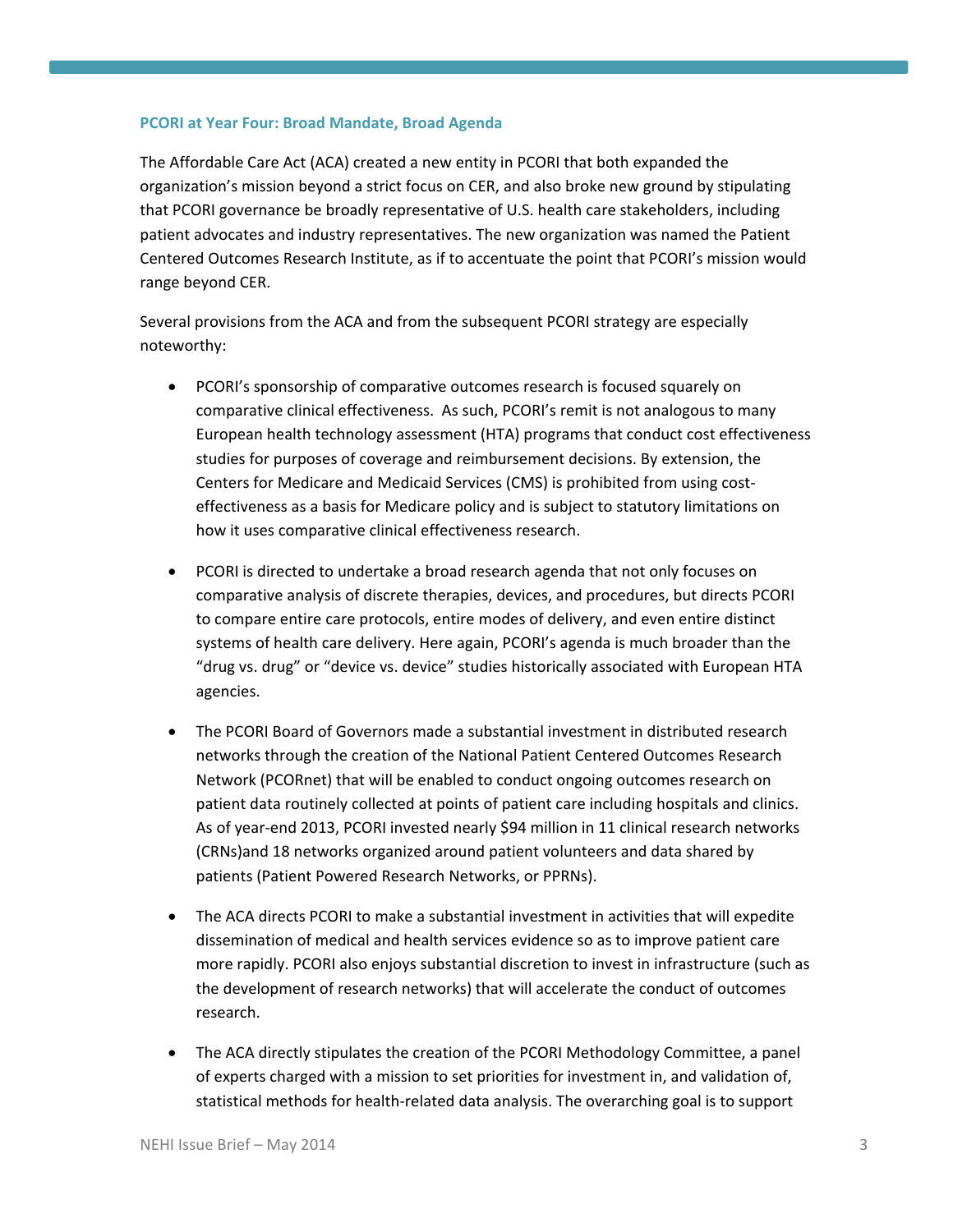data analyses that yield safe and clinically useful findings for health care practice from methods that serve as a practical alternative to prospective Randomized Clinical Trials (RCTs).

 Finally, PCORI's lifespan is statutorily limited. Unless reauthorized, PCORI authorization and dedicated funding will expire in 2019. While it has a broad agenda, it will have less than a decade to demonstrate its impact.

According to research conducted by the California Healthcare Institute (CHI) dedicated a little over a third of its funding to straightforward CER studies that compare two or more health care interventions.<sup>1</sup> The remainder has been directed to methodology studies, dissemination-related research, and investments in data and analytic infrastructure such as its new PCORnet.<sup>2</sup>

*"PCOR" as a PCORI Priority:* Much of the non‐CER investment represents a commitment to the "PCOR" concept for which PCORI is named. PCOR is largely focused on three objectives:

- 1. Establishing research study objectives (such as endpoints) that are derived directly from patient input and patient health care goals as expressed by patients themselves; (patient‐reported outcomes, or PROs, are examples);
- 2. Improving scientific rigor around the collection and analysis of patient‐reported data and data on patient goals; and
- 3. Development of research on patient engagement and improving the ability of patients to manage their own health care.

PCOR as a field can overlap but is not synonymous with CER, since patient‐centered outcomes studies do not necessarily have to be comparative. Moreover, as a relatively new or undeveloped field, the PCOR research agenda will be one that will require prospective research, as much of the PCOR agenda requires the development of new tools and approaches for patient involvement. Thus the PCORI agenda extends beyond a pure focus on CER, as CER was generally conceived prior to the organization's creation.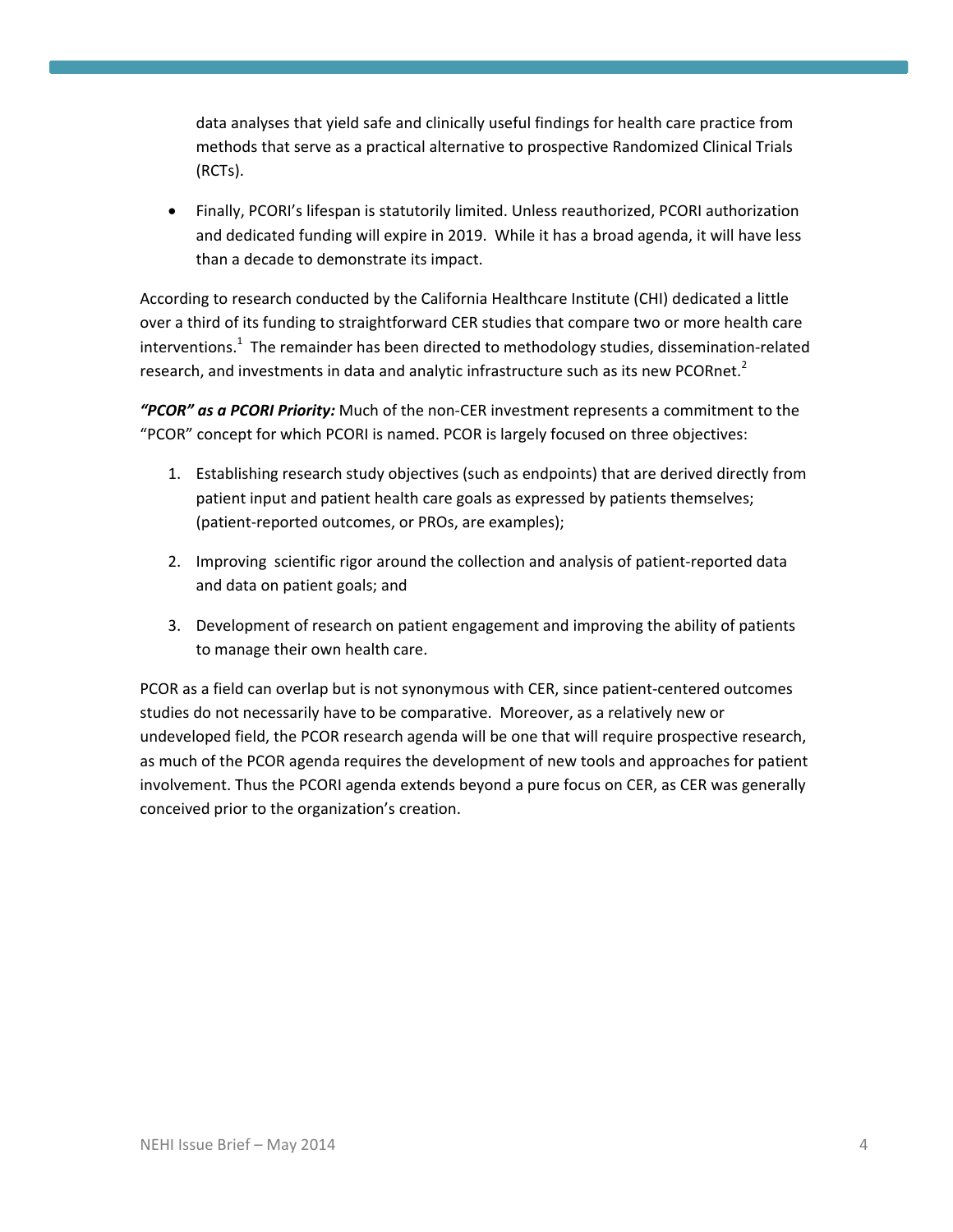## *Example: Patient‐Powered Research Networks*

*One element of the current PCORnet strategy is the creation of "Patient‐Powered Research Networks" (PPRNs), networks of patients with similar conditions who share their health data, their experience with treatment, and information on their clinical outcomes and quality of life with peers so as to directly inform research and the development of treatments and care protocols.<sup>3</sup>* 

*The PPRN movement promises to have a direct influence on innovation. For example: Since its formation in 2006, the PatientsLikeMe community of ALS (amyotrophic lateral sclerosis, or Lou Gehrig's disease) patients have pooled their data to conduct analyses that demonstrated ineffective and potentially harmful use of two proposed new drugs and one off‐label use of an existing drug. This kind of rapid, real time evaluation of results could lead to more highly targeted and effective research, clinical trials, and ultimate application of innovations. However, as PatientsLikeMe has acknowledged, it could also create unintended consequences, including inducement for clinical trial subjects to abandon trials prematurely – all pointing toward the need for greater development of rapid, effective patient‐centered research practices that will enable the most effective participation of Real World patients.<sup>4</sup>* 

### **Outside PCORI: An Expanding List of Approaches, Players and Users of Outcomes**

Developments transpiring outside of PCORI's program may portend the greatest implications for health care innovation in the U.S.

## *A Continuing Role for Health Technology Assessment*

Health technology assessment (HTA) continues to influence payment and reimbursement decisions around the globe. European health care systems continue to rely on HTA agencies such as the United Kingdom's National Institute for Health and Care Excellence (NICE) and Germany's Institute for Quality and Efficiency in Health Care (IQWIG) for decisions on clinical and cost effectiveness, which in turn have substantial impacts on the pipeline for development of new products in many countries, including the U.S., since they influence the size of the global market for innovations.

Comparative studies conducted in the U.S. (from the National Institutes of Health [NIH], the Agency for Healthcare Research and Quality [AHRQ], and others) continue to inform serious debates about the adoption of various technologies, ranging from proton beam therapy for prostate cancer<sup>5</sup> to a long-running debate over the utility of drug-eluting stents for treatment of cardiovascular diseases.<sup>6</sup>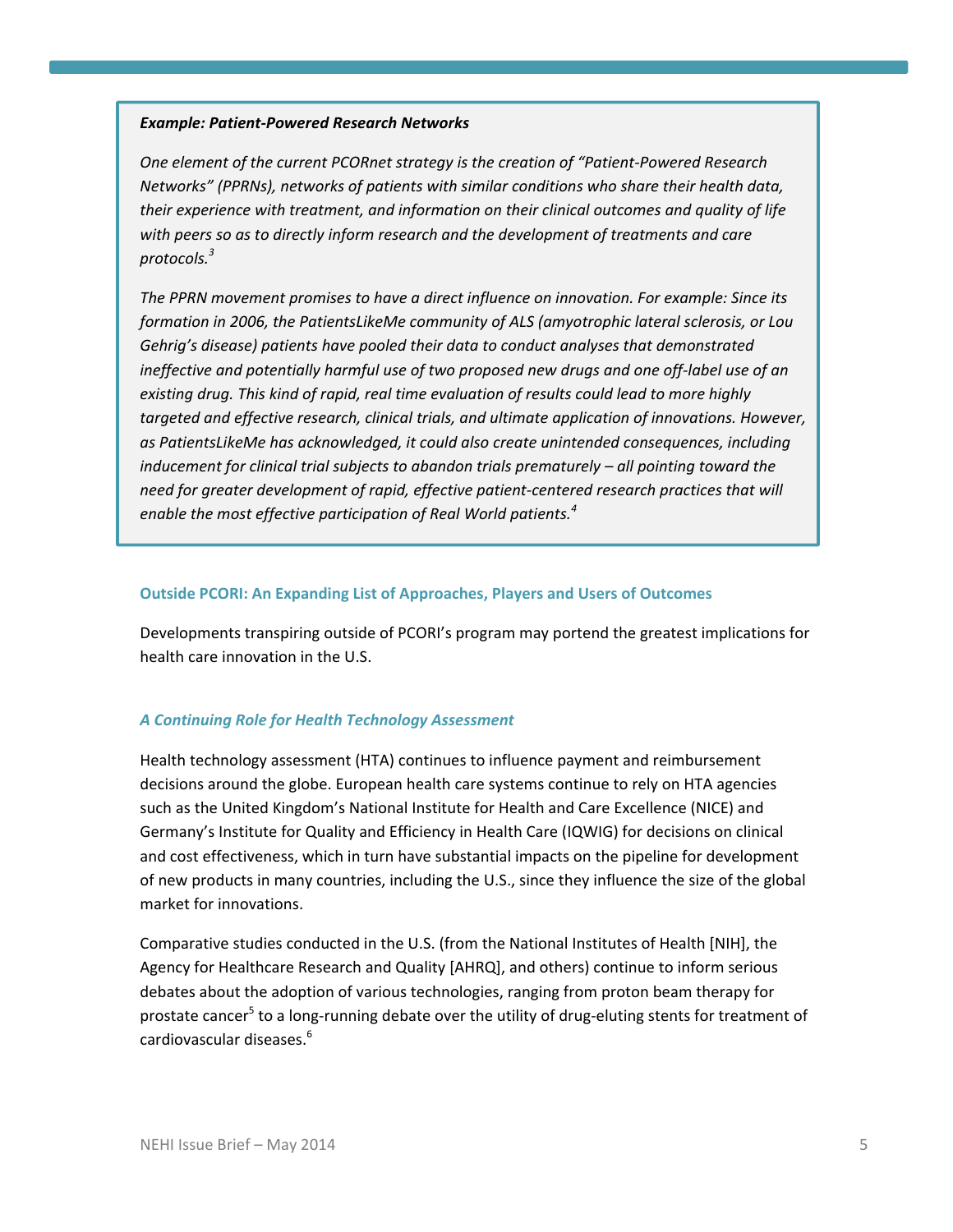### *Example: Health Technology Assessment and Proton Beam Therapy*

*Health technology assessment studies are playing a major role in a series of decisions by public and private payers throughout the country regarding reimbursement of prostate cancer treatment by proton beam therapy (PBT). As of year‐end 2013, Blue Shield of California and Aetna were reported to have dropped coverage of PBT for prostate cancer treatment, and Cigna was reported to have similar action under review.<sup>7</sup> Studies cited in validation of the action include retrospective studies of clinical and patient quality of life outcomes, supported by NIH and AHRQ. Systematic reviews of published evidence on PBT use are now under way on behalf of the Washington State Health Care Authority.<sup>8</sup>* 

### *Payers Take a Bigger Role in the Health Care Analytics Industry*

The U.S. health care analytics market has grown substantially in recent years as improvements in health information technology (HIT) tools and infrastructure have improved capabilities, and the shift toward performance‐based or outcomes‐based payment has accelerated demand. U.S. health insurers are now playing a bigger and more direct role in the industry, based on their control of patient claims data and their access to related data such as pharmacy, laboratory and EHR data. The country's two largest private sector insurers (United Healthcare and WellPoint) both own analytics firms (Optum and HealthCore) that have access to the insurers' data (more than 109 million and 36 million covered lives respectively). These firms are strengthening the analytical capabilities of the insurers in support of coverage and reimbursement policy, including policies on value‐based benefit design and formulary coverage decisions that directly influence adoption of new therapies and diagnostics. Pharmaceutical and medical device firms have proven to be major customers of insurer‐owned analytics firms.

#### *Example: WellPoint and AstraZeneca*

*In 2011, AstraZeneca Pharmaceuticals announced a "Real World Evidence Collaboration" in alliance with HealthCore, the data analytics firm wholly owned by WellPoint, the nation's second largest health insurer. The alliance facilitates research on WellPoint claims datasets, related pharmacy, lab and other clinical datasets available to WellPoint, and pharmaceutical trial data from AstraZeneca. The stated objectives of the alliance include research to determine improved endpoints for patient care, as well as research on overall treatment protocols and delivery modes that will reduce total costs of health care. The alliance has also sought partnerships with public agencies to conduct population health management analysis to support improved health and total cost of care management: The first such partnership is with the State of Delaware and the Delaware Medicaid program.9*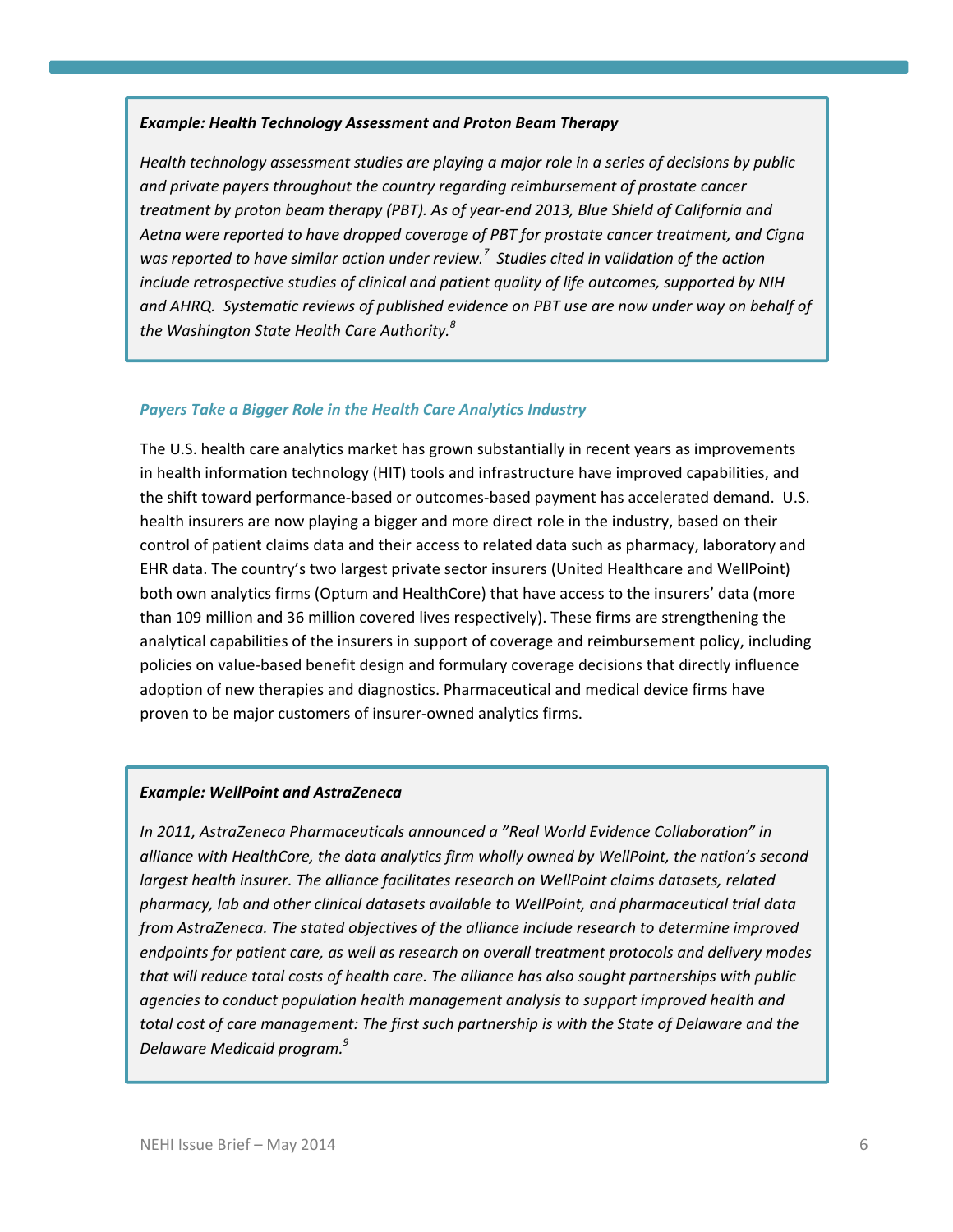### *Hospitals, Health Systems and The Learning System Model*

For the last decade or more, the potential power of "learning health care system" capabilities in the U.S. has emerged as a pathway for simultaneously improving patient outcomes while reducing costs. The overarching goal is to incorporate continuous analysis and improvement of care and care processes based on emerging evidence and outcomes data. A major Institute of Medicine panel on Learning Health Care systems has noted that "emerging tools like computing power, connectivity, team‐based care, and systems engineering techniques – tools that were previously unavailable – make the envisioned transition possible, and are already being put to successful use in pioneering health care organizations." $^{10}$  This trend has been accompanied by the parallel growth in policies that place provider organizations (hospital systems, integrated delivery systems, and so on) at financial risk for the clinical care they deliver, which has in turn fueled demand for data infrastructure and reporting that allows providers to manage their clinical and financial performance against specified metrics.

Organizations that are most likely to take the lead in learning health care system approaches are organizations with prior experience with, and an installed base of, patient data (such as EHRs). Highly integrated health care systems and academic health centers are at the forefront of the learning system movement. Systems such as Intermountain Health Care and the Veterans Health Administration (VHA) are frequently cited for their utilization of patient EHR data and advanced analytics to assess patterns of care within their own hospitals and clinics and, in some instances, to revise their own internal standards of care and care protocols as a result. Continuous, coordinated use of data and analytics within these systems is emerging as another alternative process for the use of evidence in medical decision‐making.

# *Example: Standardized Clinical Assessment and Management Plans (SCAMPs)*

*SCAMPs are an alternative to clinical practice guidelines (CPGs). They emerged originally from pediatric hospitals seeking to leverage internal patient data to proactively redesign entire pathways of care, tailor care to the individual characteristics and needs of patients, reduce unnecessary practice variation, and optimize use of hospital resources and the overall cost of care. The inventors of the SCAMP approach at Boston Children's Hospital describe SCAMPs as a complement to comparative effectiveness research. Care plans are designed within the hospitals through a physician‐led, multi‐part process that begins with an assessment of current literature and may be enhanced with a retrospective study of current practice in the hospital. A treatment algorithm is created to guide care of patients eligible for SCAMP treatment, with appropriate provisions for physician override. As of 2013, almost 50 SCAMPs were in place in hospitals in nine states and Washington, D.C., covering a wide range of both pediatric and adult medical conditions.<sup>11</sup> Funding for SCAMPs development thus far has come from donated time, hospital resources, and philanthropy.*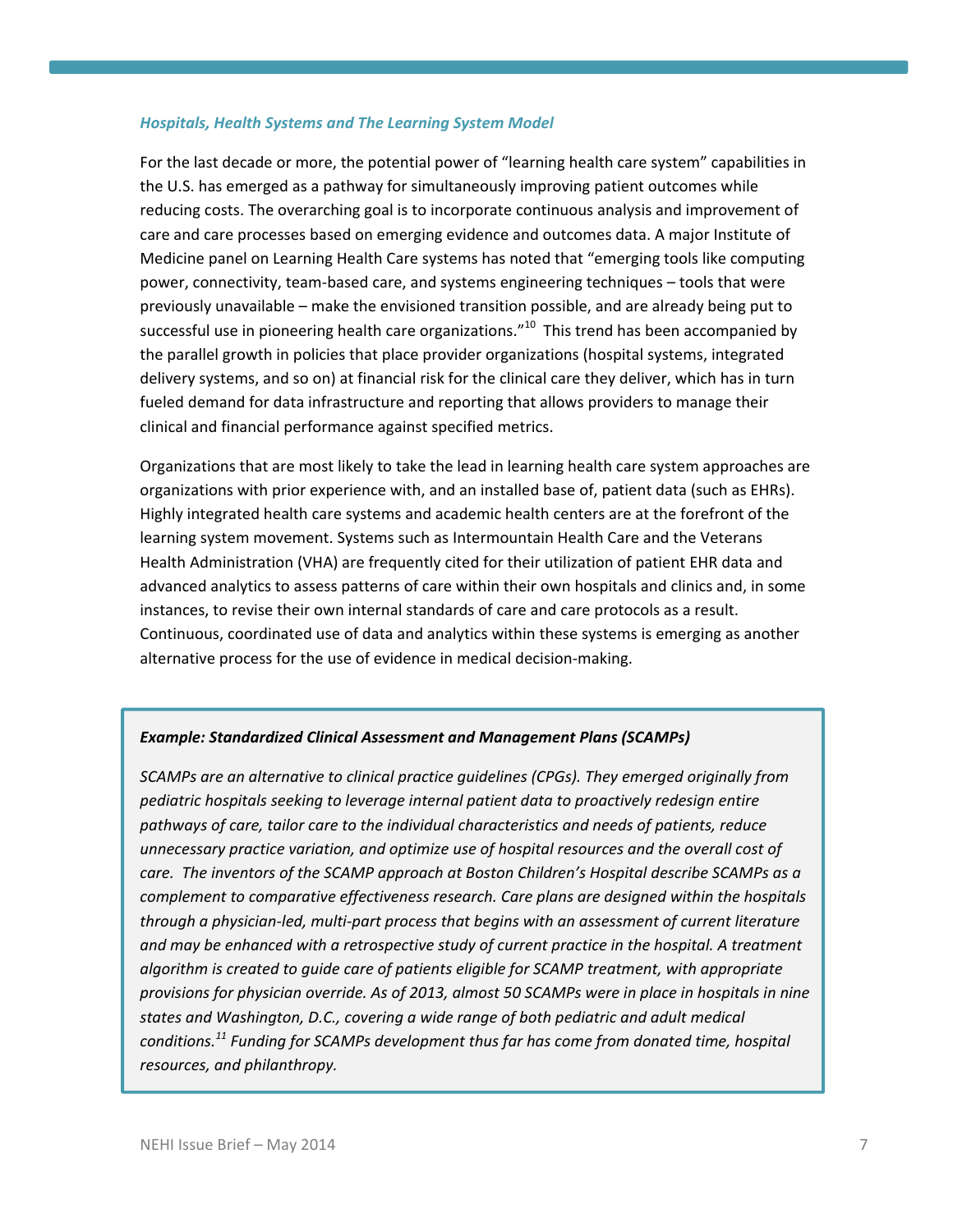# *Collaborative Research Networks Also Represent a Growing Resource for Outcomes Research Used for Decision‐Making*

Collaborative or networked organizations could also prove to be more powerful sources of research as patient data accumulates. Several major clinical registries built on collaborations (such as the American College of Cardiology's [ACC] National Cardiovascular Data Registry [NCDR]), were created long before the enactment of the ACA or the creation of PCORI, but the acceleration of healthcare information technology (HIT) adoption since the enactment of the 2009 HITECH Act is expected to significantly increase the volume of data available for analysis, as well as the resources devoted to development of the tools and infrastructure that will enable the research. Collaborative networks administered or governed by professional societies such as the ACC or the American Society of Clinical Oncologists (ASCO, now the proprietor of the CancerLinQ network) represent a vehicle for the nation's specialty societies to expand their role in defining standards of care, a role they have often played by promulgating clinical practice guidelines (CPGs).

Investment in collaborative research data networks is a major element in PCORI's strategy, evidenced by the creation of PCORnet that will be managed by the Harvard Pilgrim Healthcare Institute. The Harvard Pilgrim group already serves as manager of the Food and Drug Administration's (FDA) Mini‐Sentinel drug safety surveillance network as well as the NIH Health Care Systems Research Collaboratory. Thus, the governance structure created through Harvard Pilgrim could represent a means to achieve coordination and harmonization of standards and methods for outcomes research that is pertinent not only to clinical (post-market) practice, but to biomedical research and regulatory approvals as well.<sup>12</sup>

# *Example: CancerLinQ –The Learning Intelligence Network for Quality Cancer Care*

*CancerLinQ is a project of the American Society of Clinical Oncology, the professional society for U.S. cancer physicians. The Society's expressed goal in creating CancerLinQ is to create an "HIT‐ enabled rapid learning system" that will provide oncologists with real time clinical decision support for care of individual patients that meets ASCO‐supported quality goals. CancerLinQ functions as a data network that draws individual patient data from participating clinical sites. Network proof of concept was achieved with the collection of breast cancer data for over 100,000 patients in 2012. ASCO expects the network to be available for general use in 2015.<sup>13</sup> Funding for the project thus far has been provided through private philanthropy.*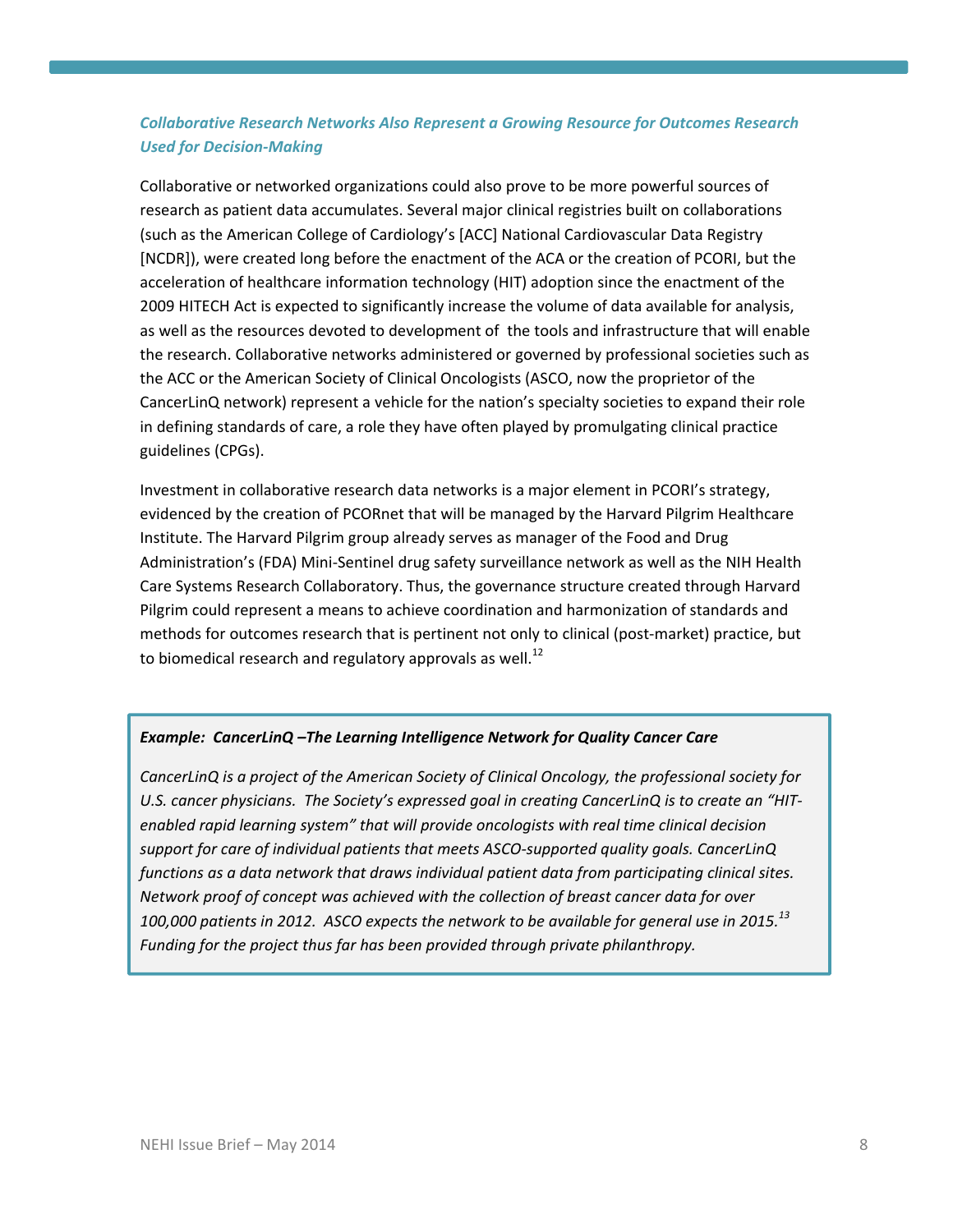### *Data from Clinical Trials – A Potential New Factor*

Finally, a new factor in the expanding landscape of outcomes research is the potential availability to academic researchers of data from proprietary clinical trials conducted by pharmaceutical companies for purposes of regulatory approval.

Efforts to open up access to clinical trial data are rapidly gaining speed in the Europe and the U.S. The European Medicines Agency (EMA) is expected to rule in 2014 on a new policy for "pro‐ active" release of clinical trial data submitted to the EMA by pharmaceutical firms seeking authorization to market drugs in European Union member countries served by the EMA.<sup>14</sup> The EMA policy may well set a *de facto* international standard for public access to clinical trial data at the level of the individual patient. Both the European and American pharmaceutical trade associations (the EFPIA and PhRMA) have proposed alternatives to the current EMA proposal, and as of this writing two large pharmaceutical companies (GlaxoSmithKline and Pfizer) have announced their intention to provide public access to their trial data largely along lines proposed by PhRMA.

### *Example: Johnson & Johnson pharmaceutical trial data and YODA*

*In January 2014, Johnson & Johnson announced that it would make clinical trials data from its Janssen pharmaceutical companies available for independent research through a new arrangement with the Yale School of Medicine and its Yale Open Data Access (YODA) project. Researchers will apply for access through YODA, and access will be granted to non‐commercial researchers who file a specific research proposal. Research findings must be made public. YODA's work will be supported by Johnson & Johnson.15, <sup>16</sup>* 

# **Major Challenges Remain Unresolved in the Quest to Use New Data and Methods to Spur Innovation**

Notwithstanding the excitement generated by the surge of data collection and analytics, coined "Big Data," some fundamental and longstanding challenges remain.

### *Methodological Challenges*

While sources of patient data, improving infrastructure for research, and the arrival of fresh approaches such as PCOR are fueling excitement over the applications of outcomes research, the field as a whole continues to face serious challenges in standards and methodology. Effective methods must not only be developed, but also validated and widely used across the field if they are to influence health care decision-making and provide clear signals to health care innovation. The challenges include: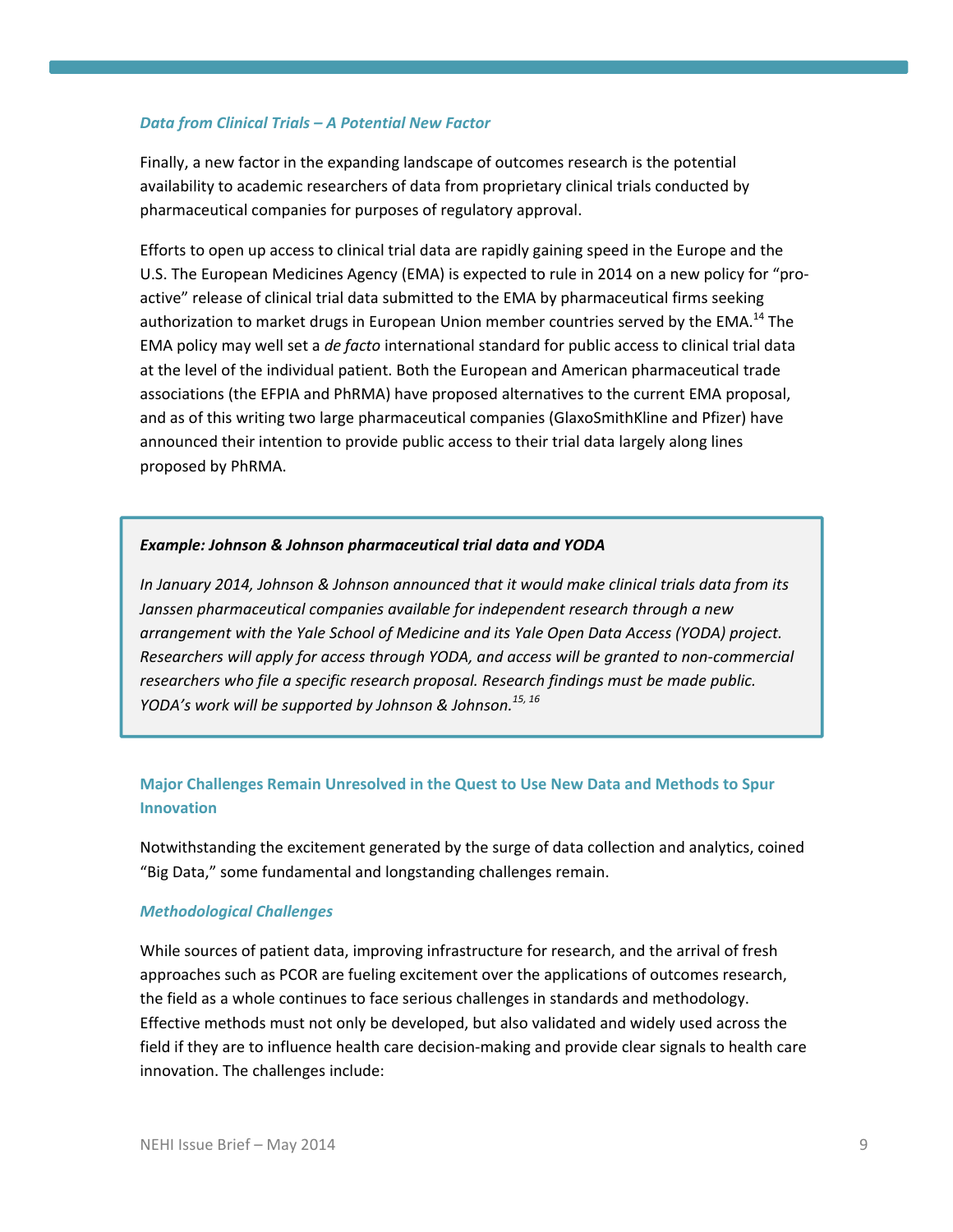*The problem of "dirty data":* One great strength of prospective research remains the fact that data needs can be identified in advance and collected according to rigorous, pre‐specified, and validated standards. Routinely collected patient data rarely meets such standards. Most patient data has been collected to serve immediate clinical and business needs, not for research purposes. Often there is significant variation in the categorization of data, the structure of reported data, and also the methods of soliciting and recording data. In order to ensure that data is valid and usable or to make competing datasets comparable, analysts must manually review and cull through data, which introduces an additional element of potential error and uncertainty. Making use of existing data requires workarounds in statistical methods, and devising the workarounds requires funding, effort, and experimentation to validate their use: in other words, a further expansion of the health care system's outcomes research agenda. Standards for the collection of new patient data need to be harmonized to assure that the data can be efficiently analyzed according to recognized principles.

*Improving methods of analysis:* It is widely accepted that new statistical methods must be devised and validated in order to generate useful analysis of existing patient data. The ACA recognized this by stipulating creation of the PCORI Methodology Committee. The oft‐cited "gold standard" of analysis remains prospective RCTs of relatively homogenous patient pools, which tend not to be reflective of the pool of patients that will receive care in typical clinical settings. Statistical methods that allow for retrospective randomization of real life patients are not as yet backed by the same kind of expert consensus that supports RCTs, nor are statistical methods that yield precise, valid estimations of the clinical impact of health care interventions among populations of heterogeneous, Real World pools of patients.

*Lowering barriers to collaborations for sharing data and improving methods:* Barriers to collaboration inhibit development of consensus on methods. Many of the barriers are technical, but others are financial and competitive.

As a technical matter, lack of interoperability of electronic health records (EHRs) remains perhaps the single biggest barrier to advanced use of EHRs and the exchange of patient data for both clinical and research purposes. Technical flaws in protecting the privacy of patient data also inhibit greater patient support for the sharing of patient data for research purposes.

From a business standpoint, the sustainability of health care data exchanges remains a critical financial barrier, as all but a few of the emerging health data exchanges have negotiated a business model built on recurring funding. While some leading provider organizations are now willing to share data within clinical research networks in the hope of deriving clinically useful information, not all providers are convinced; ownership of data remains proprietary and the use of it is a competitive issue for some provider organizations.

For all these reasons, leading clinical researchers indicate that data sharing and collaborative research across research networks will continue to necessitate negotiation among provider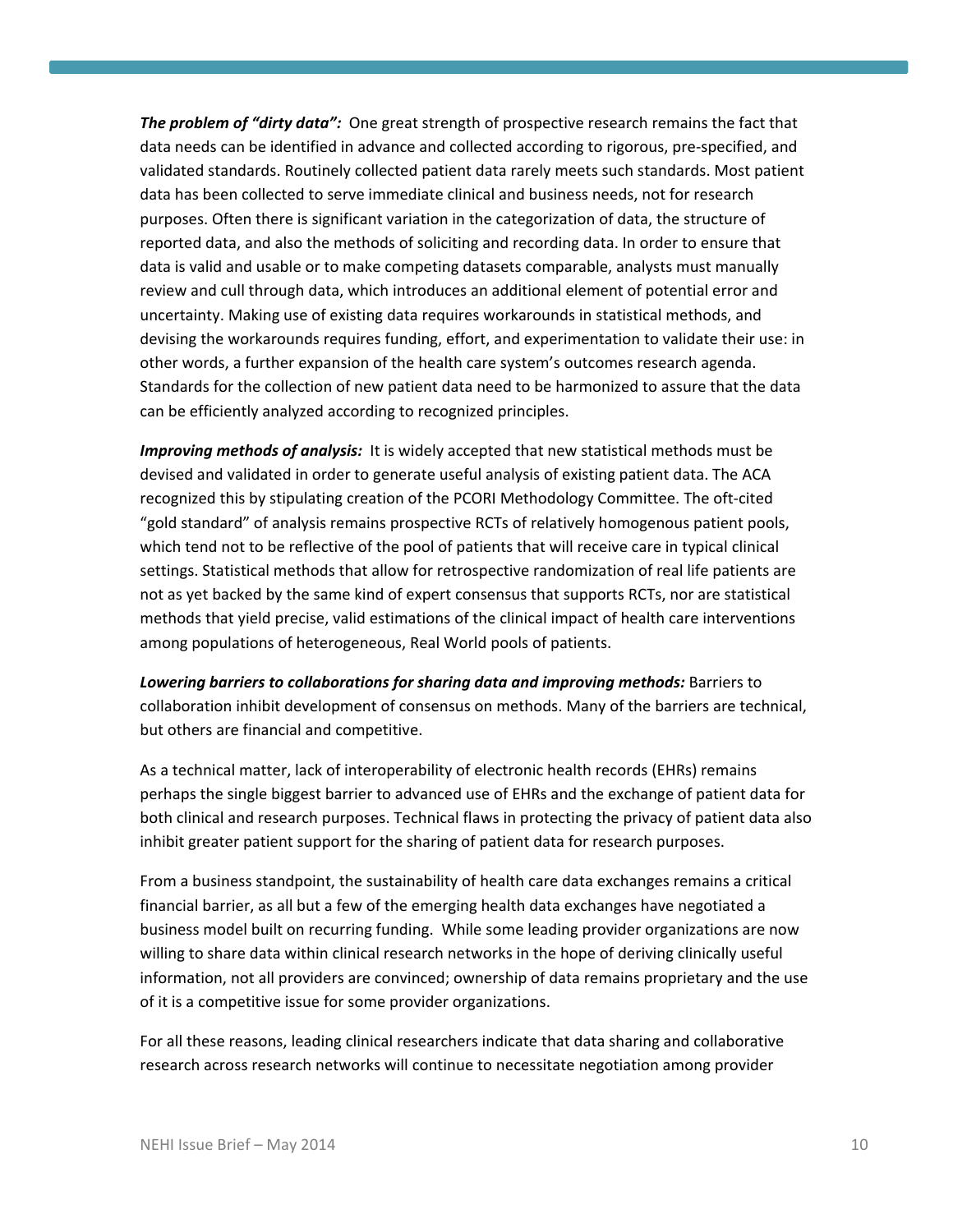groups and creation of workaround strategies that would allow organizations to engage in research without sacrificing their control.

*The Impact of Real World Evidence will be limited until methods challenges are overcome:* Innovations in analysis, in the creation of research networks and the accumulation of massive amounts of patient data, are already generating useful findings for health care practice in the U.S. $^{17}$  But consensus among methodology leaders consulted by NEHI suggest that the impact of "big" patient data will be limited until the challenges outlined above are resolved, or at least until all stakeholders reach consensus on a pathway to resolving major methodological problems. Until then, several experts convened by NEHI in 2013 suggested that existing retrospective patient data is still mostly useful for "ruling things out, not ruling things in."

For example, some current analysis of big datasets is generating information on safety signals from the Real World use of medicines and devices, which may impact product labeling as well as provide useful information for practitioners at the point of care. But analysis with current methods and data is less useful in pinpointing the clinical effectiveness of interventions as tied to specific endpoints and patient outcomes. Thus current analysis can be useful in generating hypotheses of causality, but not for demonstrating causality itself. This is an extremely valuable result in its own right, and a potential boon to innovation, but a result that will still feed a need for prospective research. That would include RCTs, thus contributing a further demand on the health care system's outcomes research agenda that will stretch existing resources.

## *Utilization Challenges*

As NEHI appraised the potential impact of expanded CER in 2009 we noted that "the accumulation of experience (with early stage utilization of innovations) is perhaps the most important dynamic of innovation from the standpoint of CER policy."<sup>18</sup> Early utilization of innovations frequently points the way to the true value of innovations for patient health as innovations are utilized among real patients in Real World settings. Moreover, as we observed in 2009, "new technologies frequently find their best, highest value use ... in combination with other products or procedures, often as a result of utilization with varying combinations of treatments carried out over time."<sup>19</sup> Payers have frequently proven reluctant, if not resistant, to fully cover and reimburse innovations that lack practical demonstrations of value. This results in a longstanding dilemma: how to demonstrate the value of innovations if they are not adopted and evaluated.

With the expansion of CER activity in the U.S. and other forms of outcomes research such as PCOR, the problem of how to create clear standards of evidence and clear standards of early adoption and use will intensify. The ongoing shift in payment policy toward value‐based and globally‐budgeted care will likely become major factors.

*Accountable Care Adds a New Twist to the Challenge of Utilization:* The advent of Accountable Care Organizations (ACOs) adds new twists to the dilemma of innovation adoption. Many of the earliest adopters of the ACO model are also organizations that tend to be the earliest adopters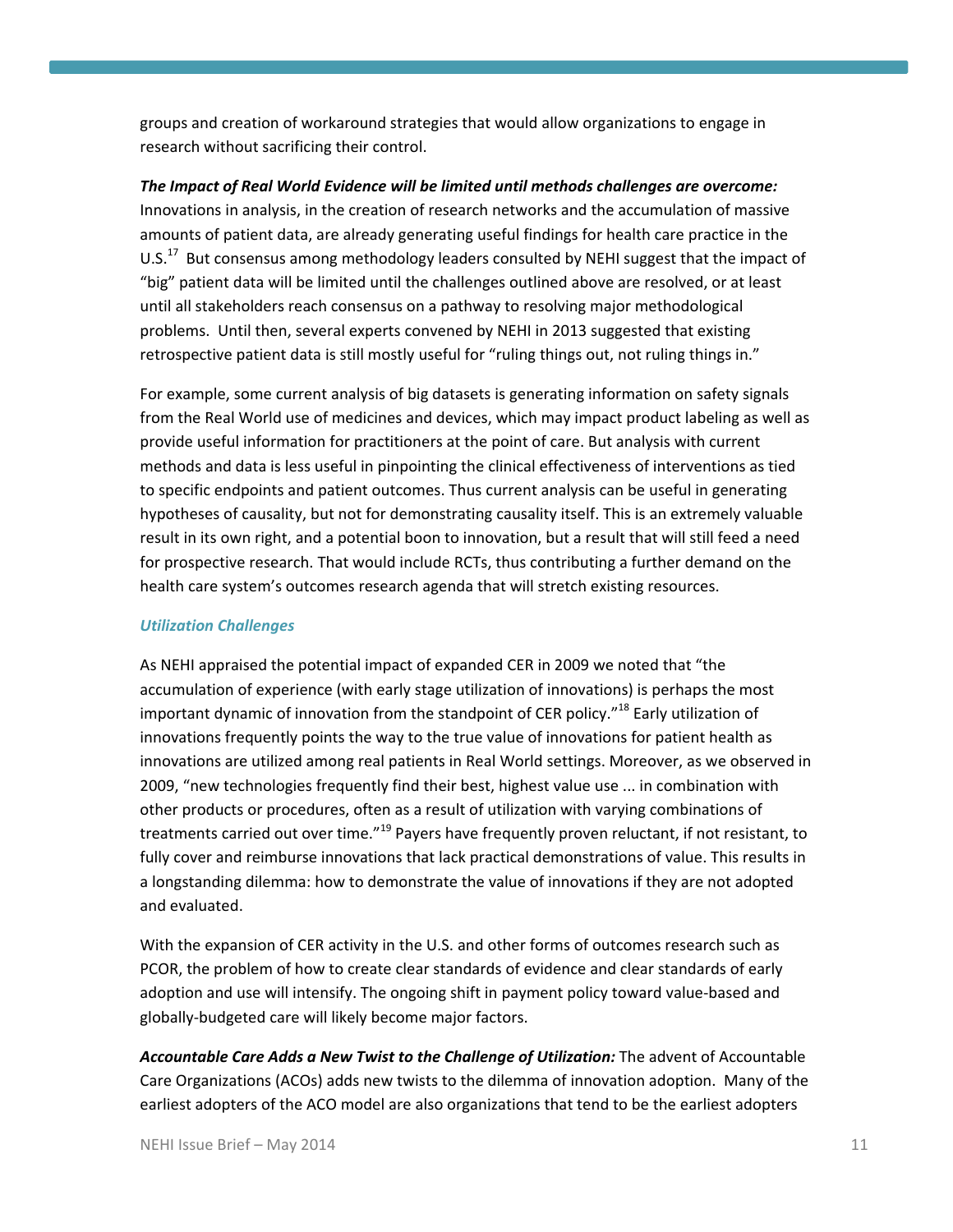of innovations, if not the actual inventors of those innovations: namely, academic health centers and many of the most highly integrated health care delivery systems. Under the ACO model these organizations face global budget caps that intensify the pressure they will feel to costjustify the adoption of innovations. As it happens, many are also among the earliest adopters of HIT and represent the provider organizations that are most likely to generate their own patient data and conduct their own analytics to decide what interventions work best for their patient populations in their unique care settings. Some ACOs have begun to do precisely that.

At this early stage in the development of ACOs, experts are reluctant to predict how the ACO model will influence the adoption of innovations. The ACO model should create bigger demand for innovations that enable ACOs to achieve reductions in overall medical spending (Total Medical Expenditure) for patient populations, such as innovations that streamline care, enhance care coordination, enable prevention, and assist patient self‐management.

On the other hand, since the ACO model shifts financial risk to the provider organization, the ACO has a stronger incentive to apply greater scrutiny to high‐cost capital expenditures (such as those supporting new surgical units, or new imaging systems) and high cost new therapies and interventions (such as new drugs and devices). This represents a potential role change for academic health centers that are early‐stage adopters of the ACO model, as academic health centers historically have been the places where innovations in acute care, such as surgical techniques and use of experimental new drugs, are often tried out first, and where the ability to train physicians on leading‐edge innovations is often seen as a competitive necessity for medical education. Analysts such as Professor Michael Porter of Harvard Business School also point out that repeated utilization of new innovations in academic health centers or other leading‐edge institutions often creates the learning curve on which practitioners perfect methods of utilization which lead, at least in some instances, to reduced costs of utilization over time.<sup>20</sup>

Meanwhile, provider organizations that have adopted the ACO model are now increasingly grappling with adoption of bundled payment strategies as well, responding to payer demands that episodes of acute care such as surgeries be packaged in highly efficient and cost effective new configurations. As provider organizations respond to bundled payment demands they will engage in what is essentially a form of comparative effectiveness analysis and determine which combination of interventions and tasks will satisfy patient care quality and outcome goals at prices that payers are willing to offer. Bundled payment plans will thus create yet another variable in the innovation adoption process, and one likely to be felt in organizations such as academic health centers that are traditional early adopters of innovations.

# *Shifts in Payment Increase the Need to Redefine Collaboration Among Providers, Payers and Life Science Firms*

The shift toward value‐based and budgeted payment in the U.S. is once again raising issues about how and when life science firms may collaborate with health care payers and health care providers. As noted above, some U.S. health insurers are positioning themselves as data and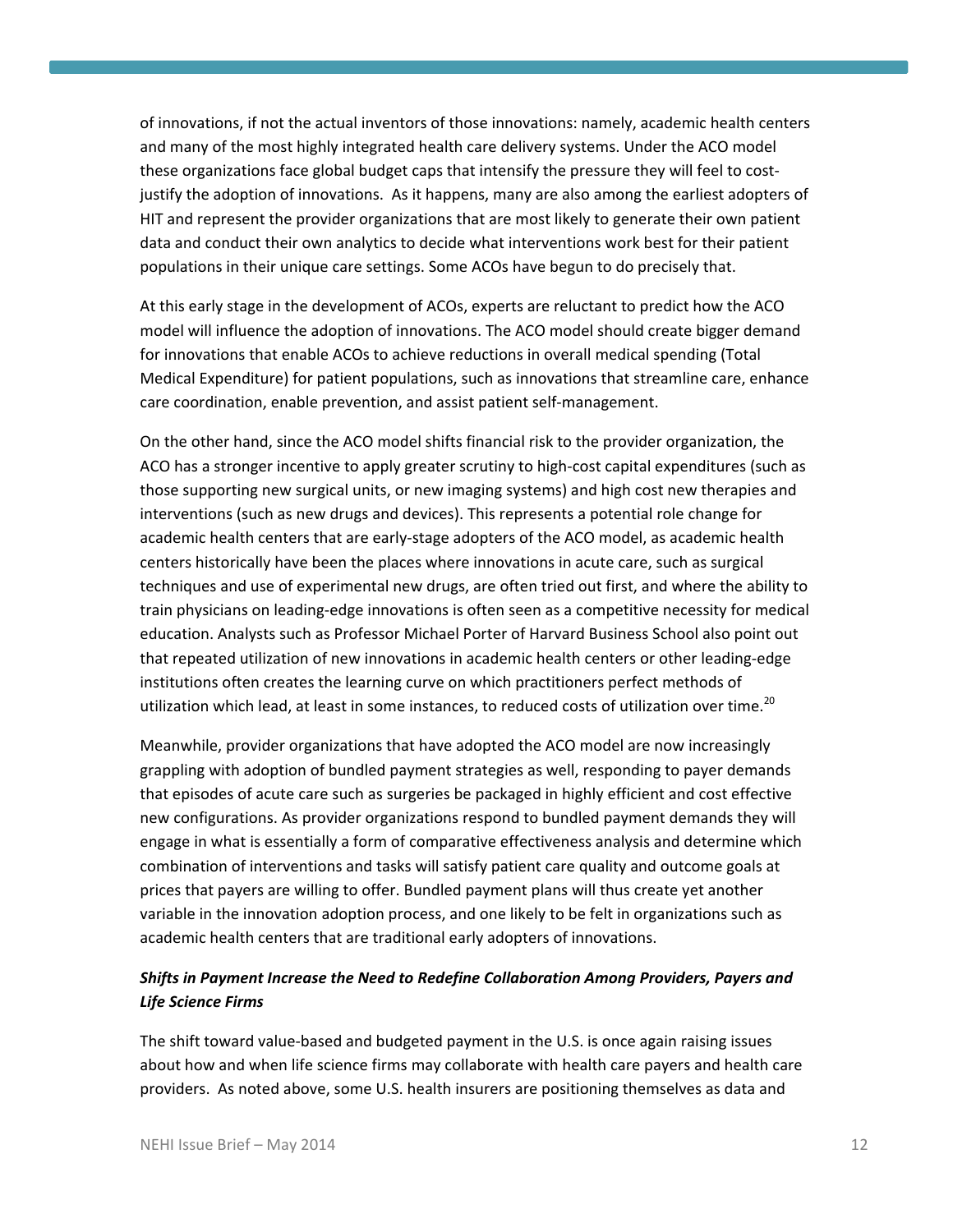analytic resources for pharmaceutical companies, as witnessed by the WellPoint/Healthcore relationship with AstraZeneca.

The ability of pharmaceutical companies to present data back to health insurers for consideration in coverage and payment decisions remains highly circumscribed by the FDA, particularly as it relates to communications about off‐label uses of products. However as organizations (such as ACOs, networks of providers, networks or registries, etc.) increasingly gear up to conduct their own research on their own data – and on uses of pharmaceuticals and medical devices that may or may not confirm to FDA labels – life science firms feel an increasing disadvantage. Research on off‐label uses remains particularly intense in areas where there are high levels of unmet medical need, such as cancer and psychiatric disorders.

The need for clear rules of the road on industry communication with payers and providers has also intensified with the move by pharmaceutical companies to open up access to previously proprietary clinical trial data for research by third‐party researchers.

Numerous industry organizations and analysts have called for more formal agreement – and FDA guidance – to establish strong standards of good communication among industry, payer, provider and patient groups, including standards for transparency in reporting and adherence to good research practice. As health care providers take on increasing risk, through payment arrangements such as bundled payment plans, life science firms may even be called upon to provide expertise, or even serve as partners with health care providers seeking to find the most efficient possible uses of drugs and devices – thus further increasing the need for new principles of transparent, ethically appropriate and effective collaboration.

# *Example: The High Value Healthcare Collaborative*

*The High Value Healthcare Collaborative is a network of 19 health care systems joined to share data, conduct joint analysis on common health care conditions with a high cost impact on system costs, and to rapidly disseminate and adopt findings. The Collaborative is organized and administered by the Dartmouth Institute for Health Policy and Clinical Practice, which hosts the data infrastructure for the network. Initial study projects have focused on hip and knee surgeries, diabetes care, and improvement of sepsis control. The Collaborative's founders believe that research from the collaborative network will prove to be more rapidly performed (due to the network's electronic data infrastructure) and its findings more rapidly adopted (because analysis will be done across diverse, national settings, thus enhancing generalizability). Initial funding for the network has been provided by the collaborating health care systems, although the Collaborative is also the recipient of a \$26 million CMS Innovation Center grant for a project to employ "Patient Family Activators (PFAs)," staff specifically trained to assist patients and their families with health care shared decision‐making (SDM), and deployed throughout the member organizations of the High Value Healthcare Collaborative.*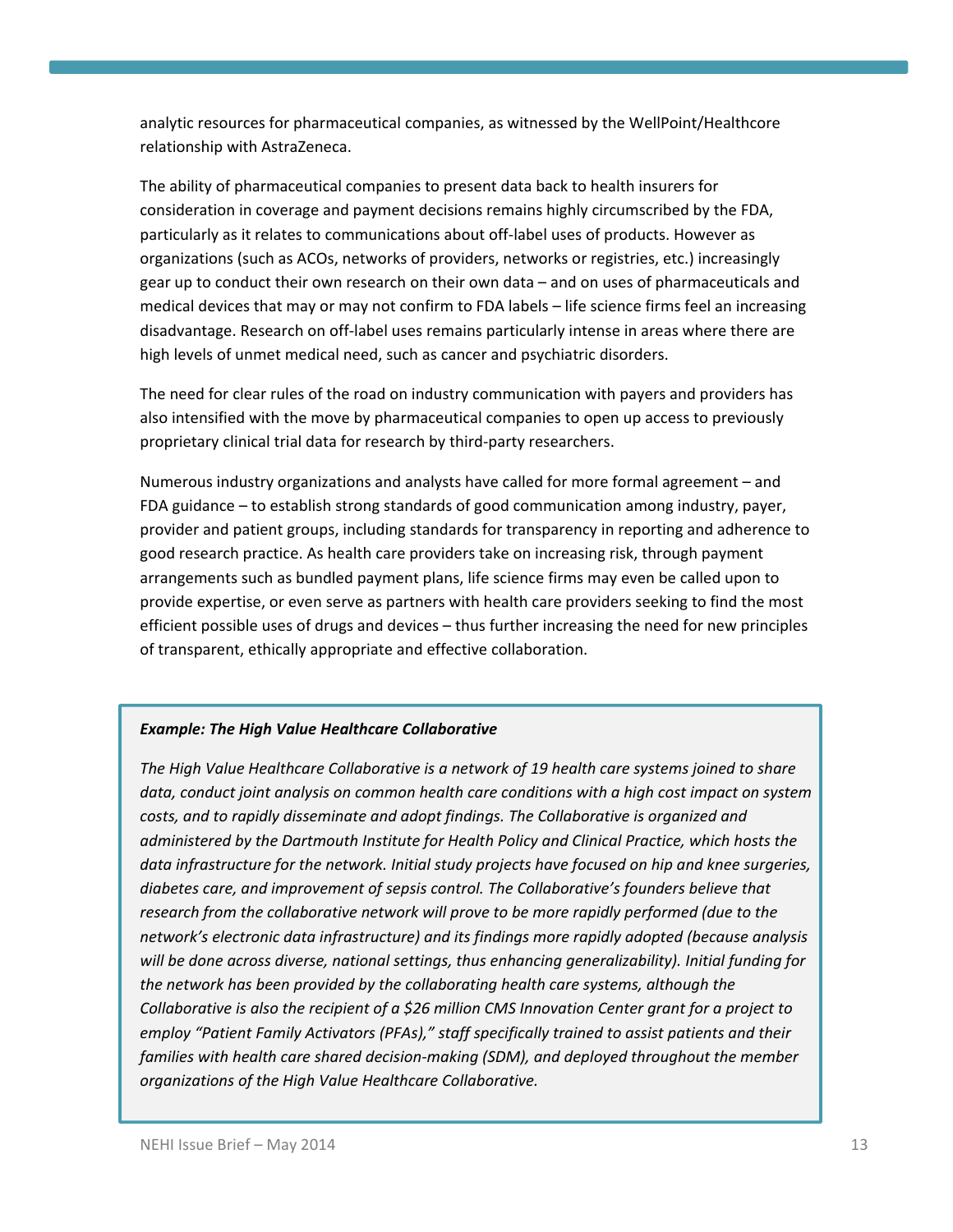### **Summary: A Shift in the Traditional Paradigm of Evidence Adoption**

Growth in patient databases, Big Data analytics and research networks raise a number of important questions for health care innovation. One very important question is how growth in Big Data or Real World Evidence research will change the way the U.S. health care system translates research findings into clinical practice. The historical paradigm (often observed in the breach) is one in which an accumulation of clinical data, mostly from one‐off or short‐term research studies, contributes to an evidence base that is periodically reviewed, with findings synthesized and recommendations converted into practice guidelines or other clinical advice, ordinarily by bodies such as professional societies that act on behalf of their profession.

There are exceptions to the paradigm that pre‐date the ACA/HITECH and Big Data era (such as the VHA's extensive Quality Enhancement Research Initiative), but the emerging alternative paradigm is one in which any organization that can command a suitable volume of patient data and has the analytical capabilities suited to the task can perform their own analysis, drive their own conclusions, and put them into practice. Analysis can be conducted at any level that makes sense for its users: at the level of the individual health care system (e.g. Intermountain Health Care), a collaboration of similar health care systems (e.g. the High Value Health Care Consortium managed from Dartmouth Medical School), a network of specialists (e.g. the American Society of Clinical Oncologists' CancerLinQ), or networks run by patients themselves (e.g. PatientsLikeMe).

The promise of this decentralized trend in outcomes research is that it will create faster, cheaper clinical findings that reflect the characteristics of actual patient populations (Real World Evidence) and, because it was derived close to the point of care, will be applied to practice much more quickly than the oft-cited 17 year-to-adoption pattern made famous in successive Institute of Medicine reports.<sup>21</sup>

The positive news for health care innovation is that faster, cheaper analysis could lead to faster, cheaper findings that will allow for improvements in innovations and, when necessary, earlier termination of investments not likely to win regulatory approval or practitioner adoption (or what the firm of PriceWaterHouseCoopers recently termed "fast, frequent, frugal failure." <sup>22</sup>

For health care innovators, the more daunting prospect is that a proliferation of new evidence‐ generating initiatives, reaching down to the level of individual health care systems, will create greater uncertainty at least in regard to the type of innovative products and services that health care systems purchase, including medicines, medical devices, information systems, and so on. Variability among individual health care systems, in terms of the decisions that they make in deciding "what works best" among their unique patient population as treated in their own unique settings, may create some uncertainty for innovator biopharmaceutical and medical device companies as they work to develop new products and navigate regulatory and reimbursement pathways. Although the clinical practice guidelines or best practice recommendations promulgated by groups acting at the national level may present some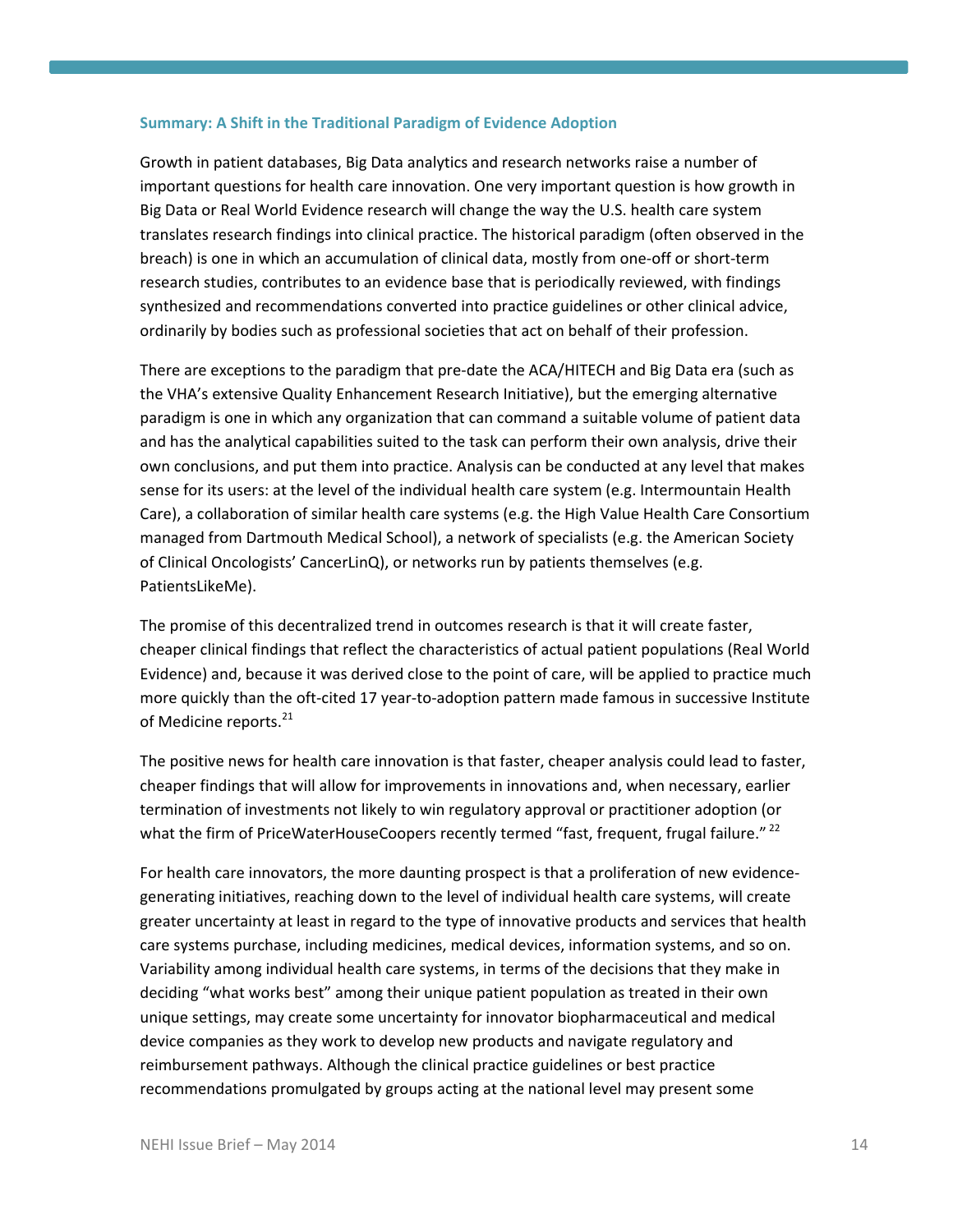challenges for these developers, such recommendations do provide well‐established, clear targets for innovators to aim at. The proliferation of decision‐making processes down to the provider level could create many smaller targets that rely on underlying data that may not be collected and analyzed in ways that are exactly comparable from one provider organization to the next.

### **What Happens Next?**

The expanding agenda for U.S. outcomes research, including evolving advances in data collection and analysis, and research methodology, is itself an innovative force in U.S. health care that is already generating useful research that could shape health care policy and decision‐ making in coming years. The bigger question for the cause of valuable innovation in U.S. health care is whether the landscape will evolve in directions that foster innovation and if the process can be accelerated, especially under current conditions.

First, the expansion in the outcomes research field is creating a lengthened "To Do" list of tasks. Standards and methods for data collection and analysis need to be developed, validated, and broadly accepted in order to influence health care decision‐making and to send clear signals to innovators at all levels of the system. In many cases, the development and validation of methods to study existing patient data (old data) will have to be achieved through prospective study (new data), including RCTs. Considerable investment will need to be made in standards, methods and infrastructure before the use of routinely collected data fulfills the promise of faster, cheaper, and clinically relevant analysis for decision‐making. Assuring transparency in how real-world data are used, and the underlying methods employed, also will foster accountability for high‐quality research.

Second, the growing ability of health care delivery systems (including ACOs) or networks administered by medical specialty societies may spark innovations in health care delivery but may also create multiple targets for "upstream" innovators or innovators outside those networks to aim at as they develop new technologies or other innovations. Greater transparency of decision‐support tools and evidence‐based decision‐making within new payment models will create clearer targets for innovators and a more level playing field for innovation. So far, PCORI has shown itself to be sensitive to this dilemma by entrusting the central administration of its new PCORnet network‐of‐networks to the same entity (the Harvard Pilgrim Healthcare Institute) that manages the FDA Sentinel network for drug safety network and the NIH Research Collaboratory. This centralization of coordinating power could be a practical way to promote a harmonization of standards and methods among outcomes researchers that also harmonizes the conduct of research useful for upstream biomedical research and FDA licensing purposes, as well as for use in daily health care practice.

Nevertheless, resources are limited. While the PCORI budget is often characterized as a major expansion of federal research funding, its annual operating funds are roughly equivalent to the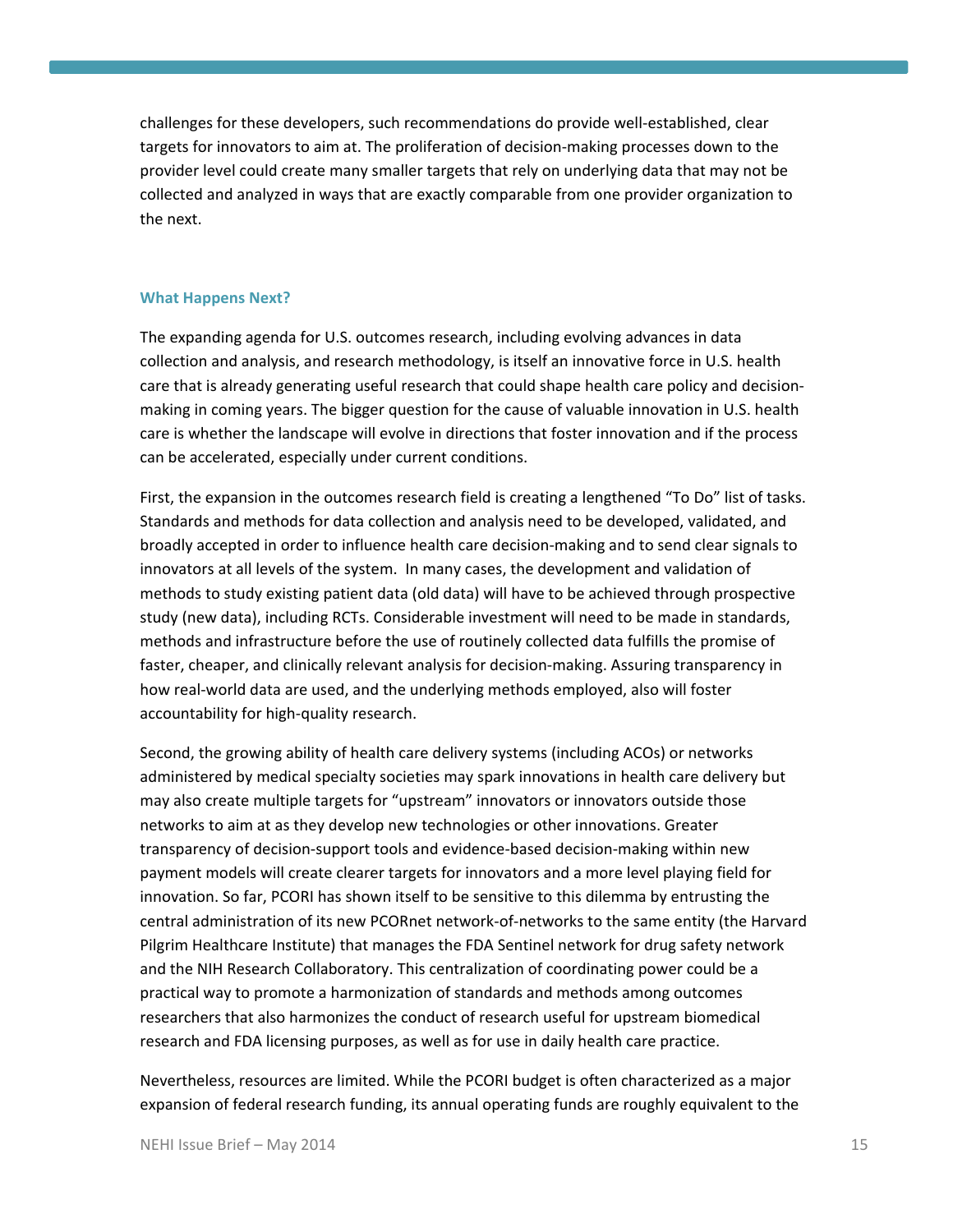$10^{\text{th}}$  or  $11^{\text{th}}$  largest institute at the National Institutes of Health.<sup>23</sup> The NIH itself has faced a declining level of support in real dollars for more than a decade. Meanwhile, health care data exchange at the local level is still hobbled by the lack of sustainable funding for exchange construction and operation, while health care systems face the cost control constraints imposed by global or capitated budgeting. Pharmaceutical and medical device companies also face constraints in their ability to fund outcomes research, as investment time horizons in these industries have grown shorter and shorter.

Finally, progress could be hampered if major priorities for research and analysis are not set and shared more widely. Many observers (NEHI included) urged PCORI to focus intensively on major disease states with high unmet patient needs and major cost impact on the U.S. health care system, and to craft strategy to move research quickly into findings and dissemination.<sup>24, 25</sup> PCORI now faces some criticism that its investment strategy is too diffused to create a real impact on health care decision-making and health care spending in the near term.<sup>26</sup>

## **Conclusion**

Five years ago, the U.S. expanded federal support for comparative effectiveness research amid a fractious debate over how new research might be used to ration patient access to innovations and reduce patient care. Five years later, there has been a notable shift from what was conceived as traditional CER to health outcomes research that is more broad in scope and striving toward meaningful, patient‐centered research. This shifting landscape creates the potential for new forms of research and burgeoning volumes of patient data that may create faster, cheaper and more precise ways to deliver highly effective care to patients.

These advances in data and evidence also create some challenges. Big Data has not eliminated longstanding challenges in standards and methods, nor has it addressed the dilemma of allowing Real World demonstration of innovations in a health care environment where cost pressures can inhibit real world demonstration of innovation. Additionally, standards of quality measurement (including quality of life), as collected both within the clinical trial framework and in Real World clinical practice, are evolving and must be better aligned with patients' needs and values. Moreover, while the decentralization of research capabilities may prove to be a "thousand flowers blooming" episode that sparks innovation in research and analysis, it may also break up the traditional paradigm of evidence adoption in U.S. health care that has provided some level of certainty, however imperfect, that guides upstream innovation. Thus the continuing shift in the outcomes research landscape may merit a system‐wide reexamination of research priorities and development of new consensus on a path forward, similar to the process that pre‐dated the creation of PCORI and the expansion of U.S. outcomes research under the Affordable Care Act.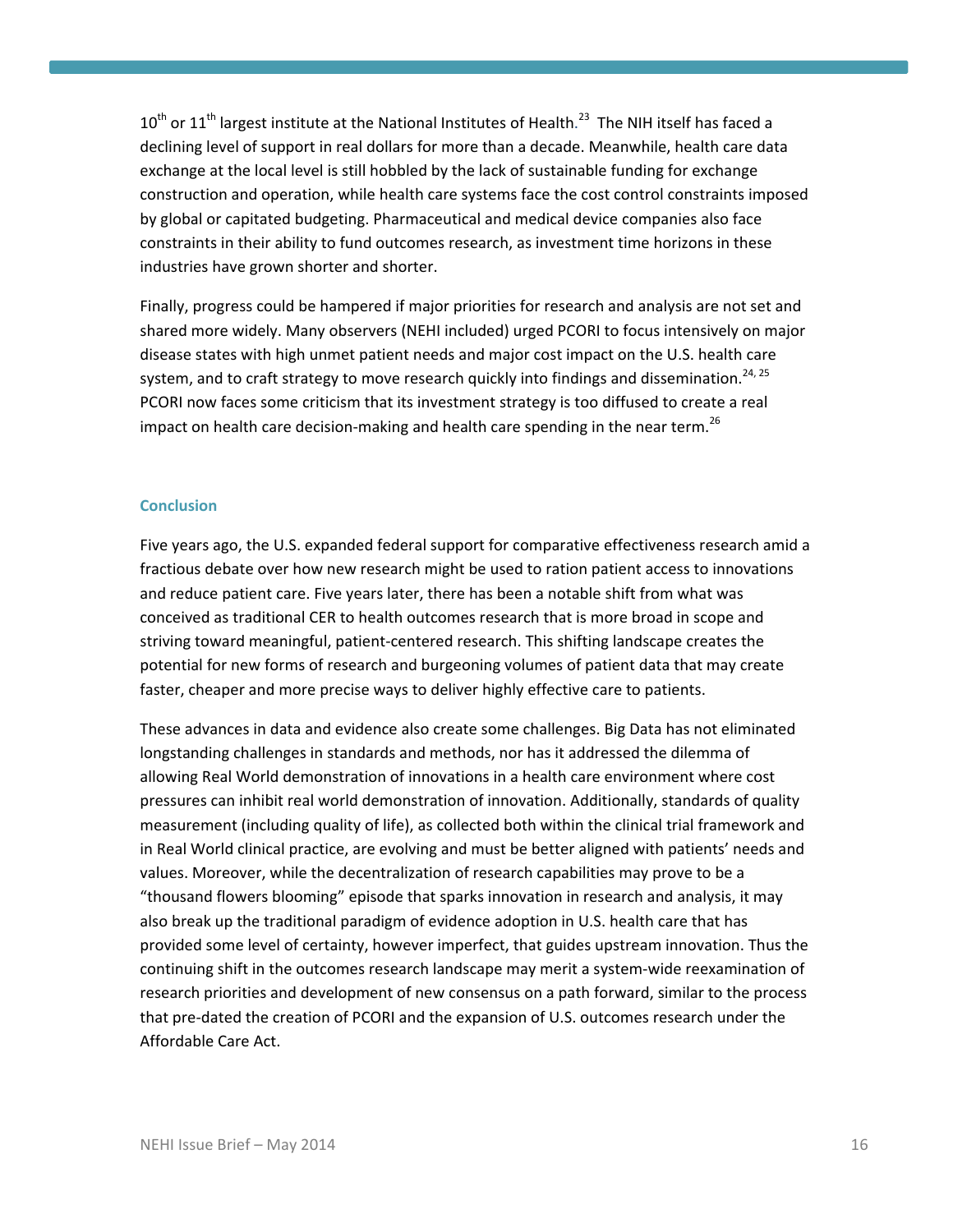Key priorities moving forward include:

- Clarifying policy on access to emerging real world data sets for purposes of conducting comparative effectiveness and health services research. Policies that promote broader access to all qualified researchers, while affording appropriate protection to patient confidentiality and resolving any legitimate concerns over commercially sensitive data, , will accelerate the emergence of "Big Data" as a solution in health care.
- Promoting transparency in communication and use of CER and real world data. Transparency will help ensure that analyses are scientifically sound and clinically valid, and encourage work that provides an empirical basis for findings that identify the value of innovation, including innovations that address the individual patient's needs and preferences.
- Greater strides in defining and measuring value in ways that recognize the variability in treatment effects among patients, as well as encompass new definitions of value such as non‐traditional and even on‐clinical measures that pertain to patient quality of life, patient preferences and other measures of patient‐centered care.
- Promoting the development and use of high quality data and sound research methods in new CER that relies on electronic claims and clinical data.

Advancing these priorities gives the best opportunity to ensure that the shifting landscape of comparative effectiveness research allows for innovation to take hold and flourish in the health care system.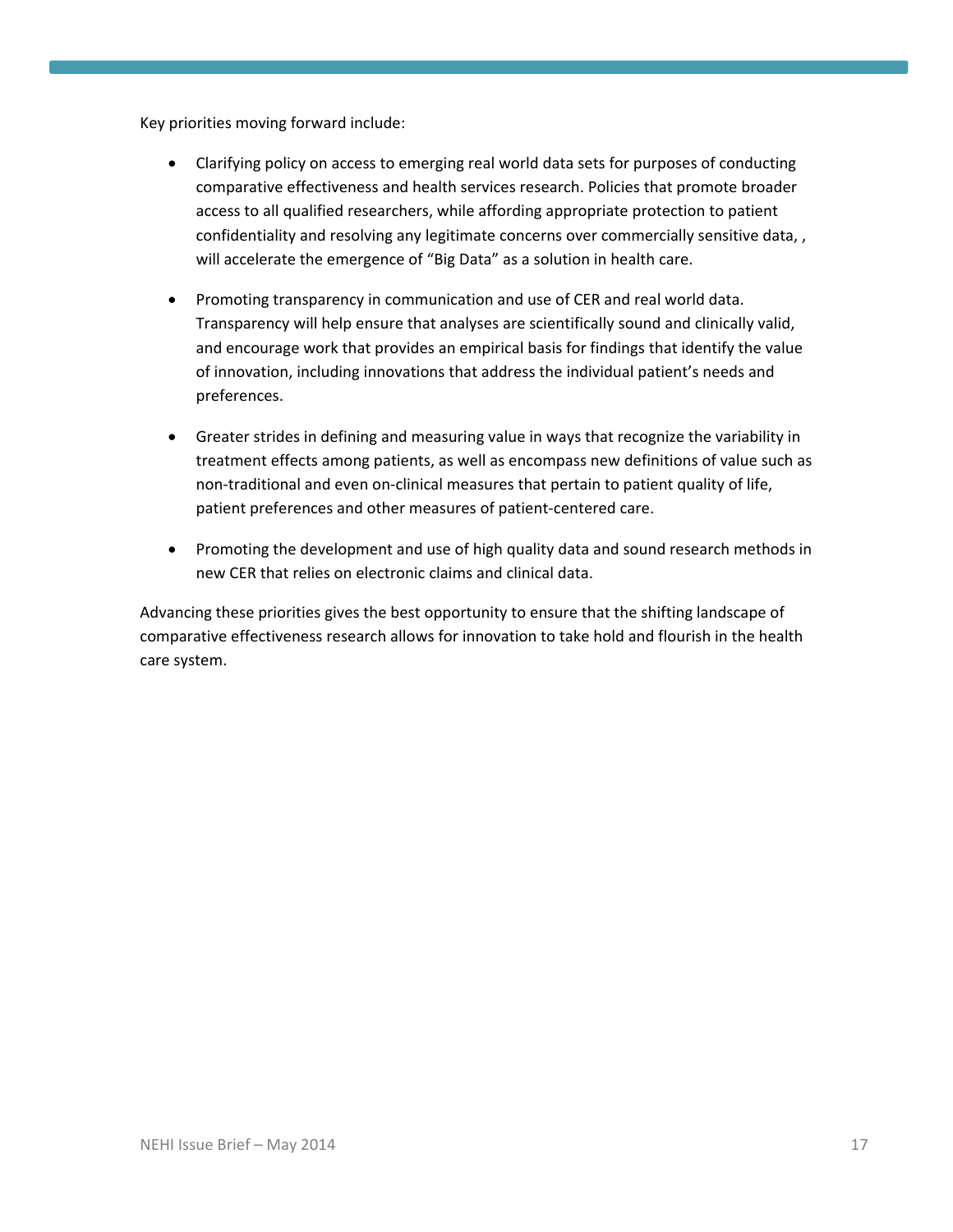$1$  California Healthcare Institute. (n.d). [Infographic] Federally-funded CER: Where are we now, where are we going? Retrieved from http://www.chi.org/industry-intelligence-and-analysis/chi-reports/federallyfunded-cer-where-are-we-now-where-are-we-going/<br><sup>2</sup> Patient-Centered Outcomes Research Institute. (2013 December 28). PCORnet: The National Patient-

Centered Clinical Research Network. Retrieved from http://www.pcori.org/funding‐

opportunities/pcornet‐national‐patient‐centered‐clinical‐research‐network/<br><sup>3</sup> Patient‐Centered Outcomes Research Institute. (2014 March 24). Clinical Data and Patient‐Powered Research Networks – awarded projects. Retrieved from http://www.pcori.org/funding‐

opportunities/landing/clinical‐data‐and‐patient‐powered‐research‐networks‐awarded‐projects/<br><sup>4</sup> Wicks, P., Vaughan, T., & Heywood, J. (2014 January 28). Subjects no more: what happens when trial

participants realize they hold the power? *BMJ,* 348, g368. doi: http://dx.doi.org/10.1136/bmj.g368<br><sup>5</sup> CaliforniaHealthline. (2013 August 29). Blue Shield reduces coverage for proton beam cancer treatment Retrieved from http://www.californiahealthline.org/articles/2013/8/29/blue‐shield‐reduces‐coverage‐for‐ proton-beam-cancer-treatment<br><sup>6</sup> Stafanini, G.G. & Holmes, D.R. (2013 January 17). Drug-eluting coronary artery stents. *New England* 

*Journal of Medicine,* 368, 254-265. doi: 10.1056/NEJMra1210816<br><sup>7</sup> Frakt, A. (2013 September 4). JAMA forum: Pushback against covering proton team therapy.

*news@JAMA*. Retrieved from http://newsatjama.jama.com/2013/09/04/jama‐forum‐pushback‐against‐ covering-proton-beam-therapy/

 Institute for Clinical and Economic Review. (n.d). Proton beam therapy. Retrieved from http://www.icer‐ review.org/proton-beam-therapy/<br><sup>9</sup> WellPoint. (2012 February 23). Delaware to participate in real-world evidence collaboration with

AstraZeneca and Healthcore [Press release]. Retrieved from

http://ir.WellPoint.com/phoenix.zhtml?c=130104&p=irol-newsArticle&ID=1664597&highlight= 10 Institute of Medicine. (2012 September 6). Best care at lower cost. Retrieved from

http://www.iom.edu/reports/2012/best-care-at-lower-cost-the-path-to-continuously-learning-health-<br>care-in-america.aspx<br><sup>11</sup> Early M. Jonking K. Lock J. Dethard D. W.

Faria, M., Jenkins, K., Lock, J., Rathod, R., Newburger., Bates, D.W., & Greenberg, J. (2013 May). Standardized clinical assessment and management plans (SCAMPs) provide a better alternative to clinical

practice guidelines. *HealthAffairs,* 32(5), 911-920. doi: 10.1377/hlthaff.2012.0667<br><sup>12</sup> Patient-Centered Outcomes Research Institute. (2013 September 10). PCORI awards \$9 million contract to Harvard Group to coordinate National Patient‐Centered Clinical Research Network*.* Retrieved from http://www.pcori.org/2013/pcori-awards-9-million-contract-to-harvard-group-to-coordinate-national-<br>patient-centered-clinical-research-network/

<sup>13</sup> American Society of Clinical Oncology. (n.d). CancerLinQ: Building a transformation in cancer care.<br>Retrieved from http://www.asco.org/quality-guidelines/cancerling

 $14$  European Medicines Agency. (2013 June 24). Publication and access to clinical-trial data. Retrieved from

http://www.ema.europa.eu/docs/en\_GB/document\_library/Other/2013/06/WC500144730.pdf<br><sup>15</sup> Johnson & Johnson. (2014 January 30). Johnson & Johnson announces clinical trial data sharing agreement with Yale School of Medicine [News release]*.* Retrieved from

https://www.jnj.com/news/all/johnson-and-johnson-announces-clinical-trial-data-sharing-agreement-

with-yale-school-of-medicine<br><sup>16</sup> Krumholz, H.M. (2014 February 2). Give the data to the people. *The New York Times*. Retrieved from<br>http://www.nytimes.com/2014/02/03/opinion/give-the-data-to-the-people.html

17 Toh, S., & Platt, R. (2013 May) Is size the next big thing in epidemiology? *Epidemiology*, 24(3), 349‐51. doi: 10.1097/EDE.0b013e31828ac65e. <sup>18</sup> NEHI. (2009 April). *Balancing act: comparative effectiveness research and innovation in U.S. health care*

[hite paper], p. 6. Retrieved from

http://www.nehi.net/writable/publication\_files/file/cer\_innovation\_a\_nehi\_white\_paper\_april\_2009.pdf<br><sup>19</sup> Ibid.